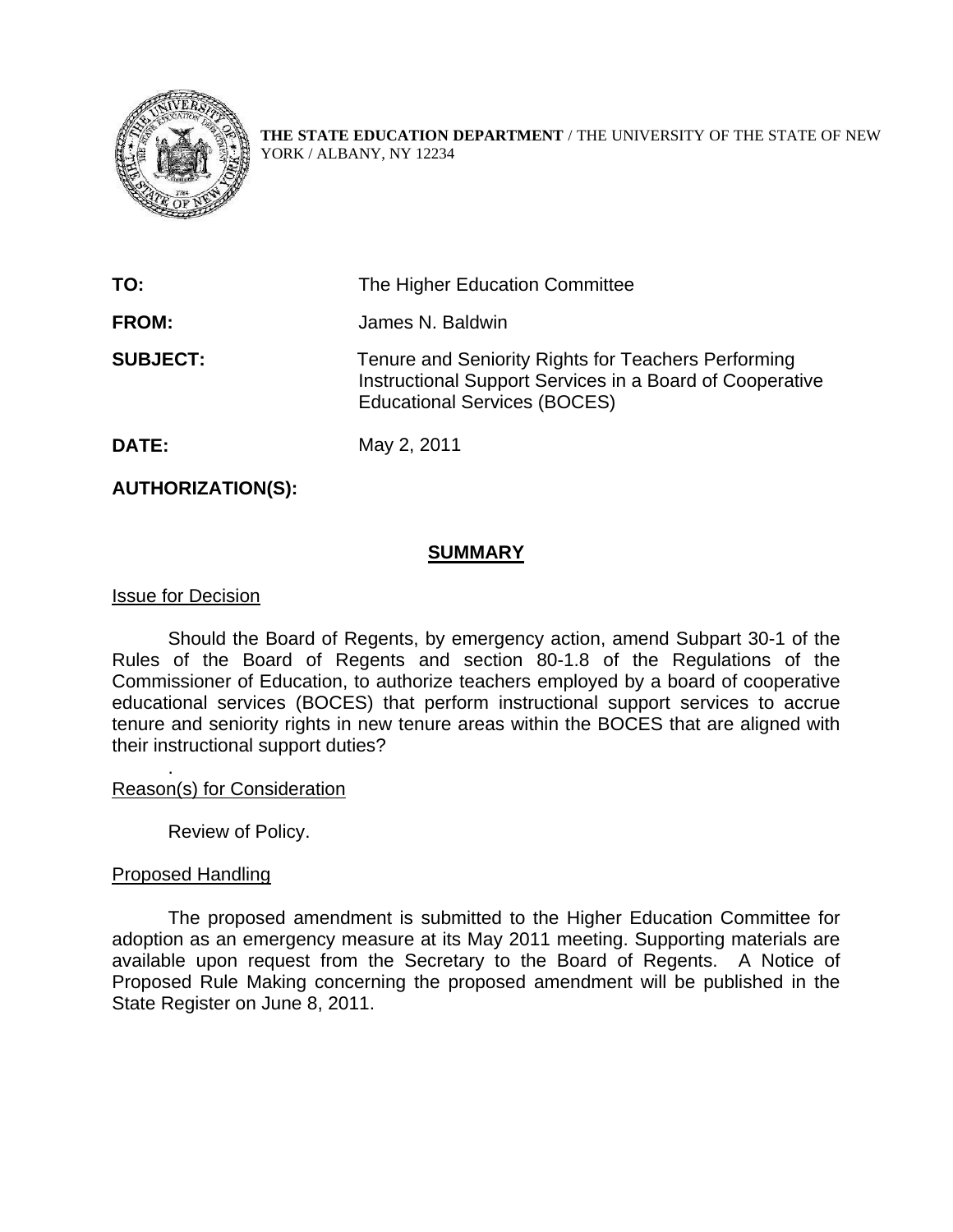## Procedural History & Background Information

Research in school improvement and instructional leadership tells us that improvement in educational outcomes occurs when teachers learn and grow. Much of this learning is accomplished through professional development activities provided by instructional support staff. Typically, individuals serving in this capacity are experienced teachers, employed to provide training workshops, study groups, demonstration lessons, modeling of instruction, coaching, and similar services. They provide technical assistance on the development, delivery, and assessment of programs in specific content areas; provide information on best practices and current research; make curriculum resources available; support a culture of reflective practice; assist teachers in analyzing student performance data; provide technical assistance on technology tools to extend and support student learning, and provide a host of other services. Instructional support providers in a school district are typically drawn from among the best and most experienced teachers. At BOCES, teachers with particular expertise in working with other educators are frequently hired from outside the BOCES to provide instructional support services for which they have specific skills. Job titles vary widely: teacher trainer, curriculum development specialist, subject coach, professional development specialist, CSE chair, technology coordinator, intervention specialist, etc.

Despite the fact that instructional support service positions have grown in number and variety, these positions were never certified to the State Civil Service Commission pursuant to the provisions of 35-g of the Civil Service Law as educational in nature until April 30, 2009. These positions are now part of the unclassified service, require an appropriate teaching certificate, and are subject to the Education Law in regard to appointment and tenure.

In 2009, the Board of Regents promulgated regulations to permit teachers employed in instructional support service positions in BOCES and school districts to accrue tenure and seniority rights in their existing teacher tenure area or if newly hired, to receive tenure and seniority rights in a tenure area for which they are properly certified. (The regulations did not impact teachers serving in New York City).

The BOCES have experienced many operational problems since 2009 with the current regulation. As a result of reductions in force, teachers hired for their skills in an area of instructional support services have been bumped by a teacher assigned to a classroom. Reductions in force have also resulted in bumping in the reverse direction (from instructional support services to the classroom). These bumping actions have placed teachers into assignments for which they are not prepared. To address these problems we propose to create new instructional support services tenure areas for BOCES to reflect the unique nature of instructional support services in a BOCES setting and to address the Network Team positions that BOCES will provide for component districts as part of the Race to the Top (RTTT) implementation.

#### Issue

Historically, BOCES have responded to the needs of component districts for the professional growth of district teachers through instructional support services duties designed to enhance teaching skills, including infusing technology into instruction,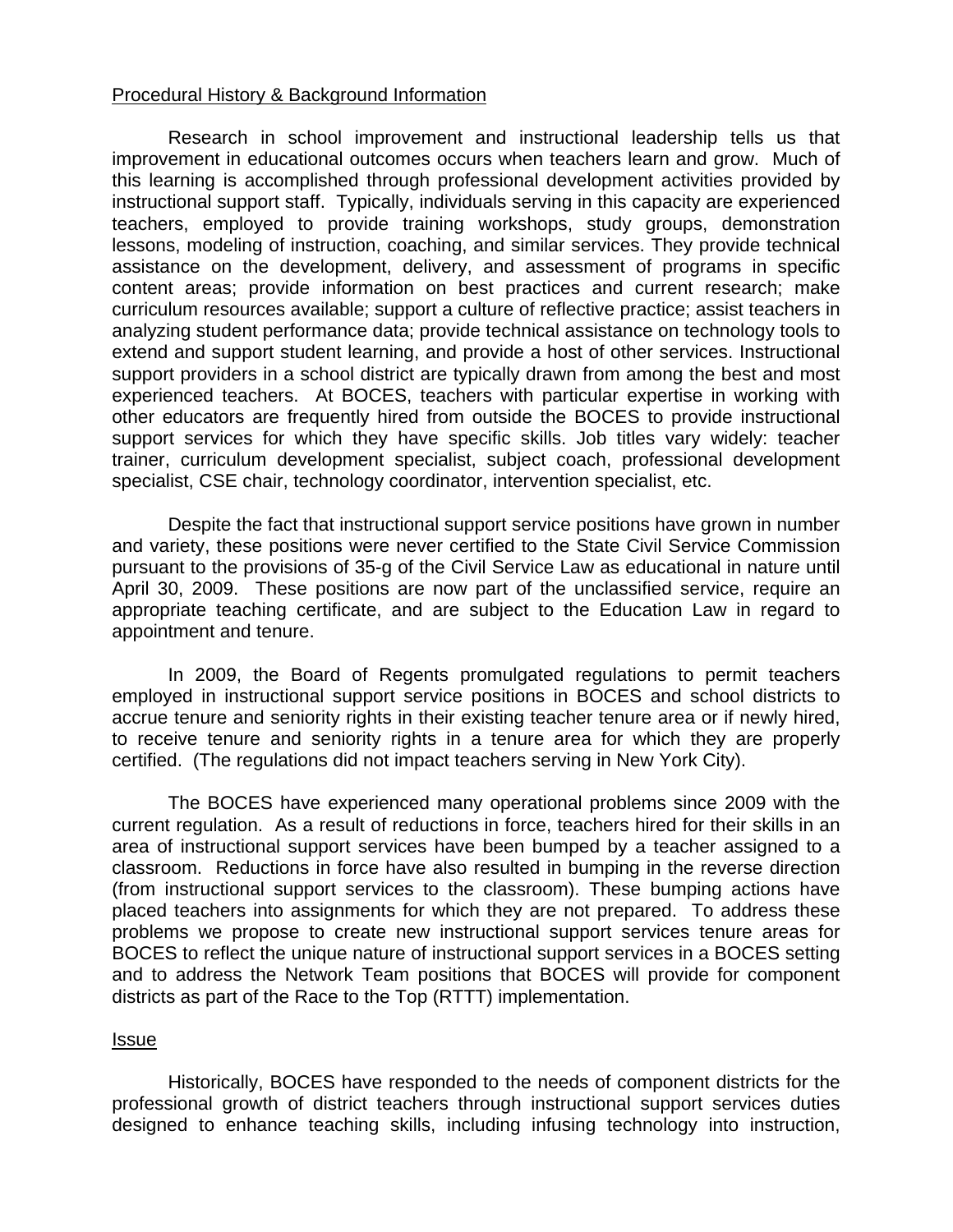providing for differentiated instruction and incorporating the analysis of student performance data, and providing a variety of specialized supports.

The staff hired by a BOCES to provide these instructional support services are, in most cases, hired from outside the BOCES for their particular expertise in subject matter and the education of teachers. School districts, on the other hand, tend to identify individual members of their teaching staff who possess the needed skills to be professional developers, curriculum specialists, or have the knowledge and skills to assist other teachers in using technology as part of their instruction to provide these services. Using existing teachers seems to work effectively in many school districts as the teachers have a desire to retain their existing tenure area and continue to earn seniority while on special assignment.

In the BOCES, the need to provide teacher growth and professional development services to component districts is increasing and the number of teachers doing instructional support services work in a BOCES will continue to increase as the RTTT initiatives are implemented, particularly with the use of the Network teams.

The regulation adopted by the Regents in 2009 is designed to fit the school district model of providing ISS and the past two years have demonstrated that this model is causing substantial operational problems and disruption for the BOCES that would jeopardize the ability of the BOCES to provide the supports needed to implement RTTT initiatives and maintain capacity to provide high quality professional development for teachers by individuals who are hired because they are particularly adept at adult education and professional development in specific content areas.

The 2009 regulation, which leaves a teacher in the tenure area of his or her previous assignment or places a new Instructional Support Services Teacher in a tenure area for which they are certified, results in teachers in ISS assignments bumping into classroom assignments and vice versa. Unfortunately, the classroom teacher who bumps into an ISS position may not have the skills required to perform the ISS assignment. A teacher of English in Grade 8 may be selected to provide guidance to other teachers on the infusion of technology into their instruction, because of her exceptional knowledge of current technologies and related pedagogical issues. If there is a reduction in force in the English 7-12 tenure area and a classroom English teacher "bumps" that ISS teacher, it is quite likely that the classroom English teacher will not possess the technology skills needed for the ISS assignment. Attachment A provides some specific examples of the types of situations occurring when there are reductions in force that impact BOCES operations.

#### Proposal

The problems experienced with reductions in force resulting in teachers being placed into roles for which they do not posses the required knowledge or skills are of great concern for the work of the Network Teams and the BOCES professional development programs. The duties of Network Team members under RTTT are one example of Instructional Support Services work. The careful selection of properly qualified educators to assume Network Team and other Instructional Support Services duties is a critical part of the implementation of SED's RTTT program. These Network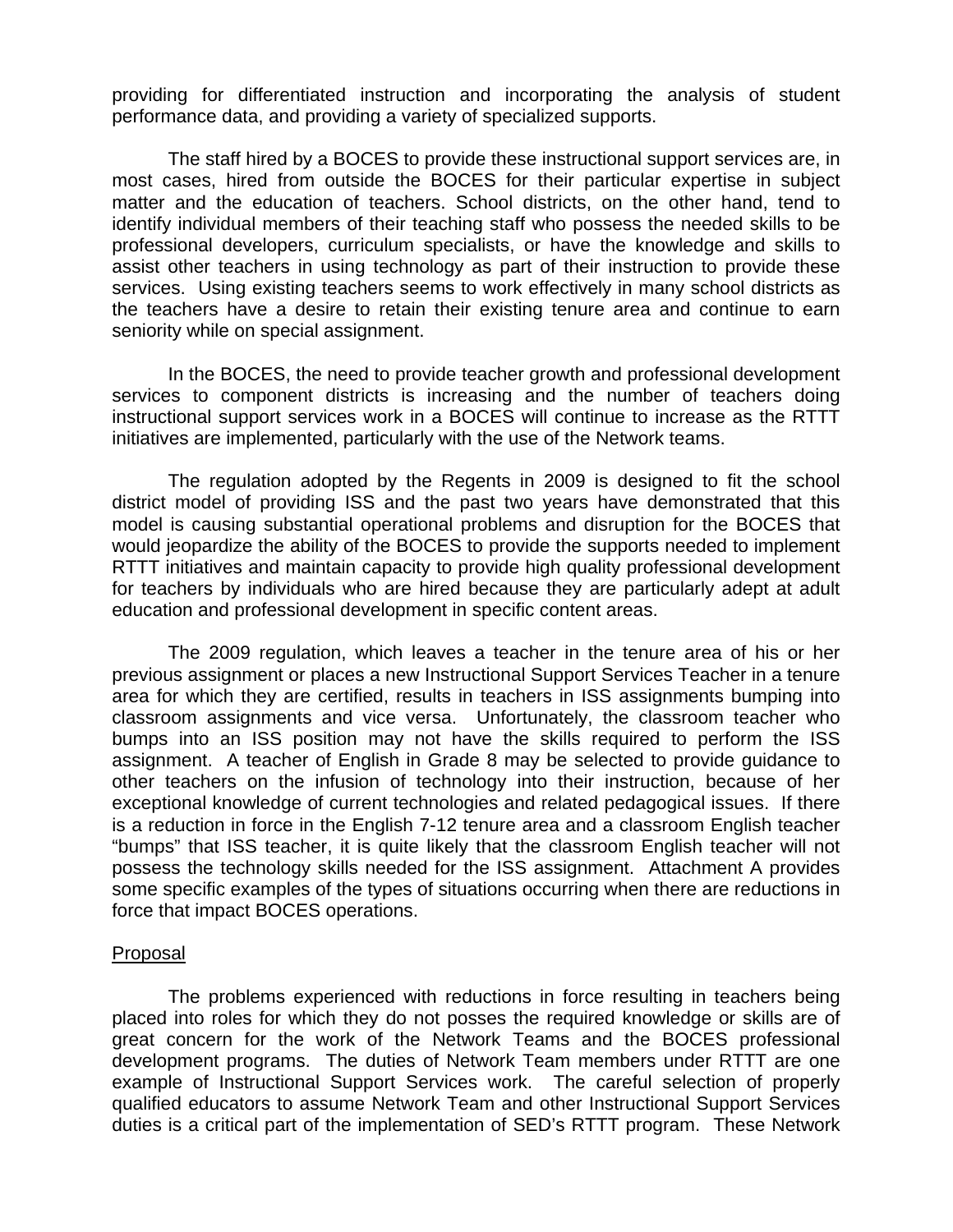Team duties along with other Instructional Support duties are different from classroom teaching duties and BOCES teachers performing Network Team duties should not be in the same tenure areas as individual classroom teachers.

Accordingly, after consultation with all interested parties, staff propose for the Regents consideration, the creation of the following ("new") tenure areas for BOCES that would be appropriate for the most common types of ISS assignments:

- (1) instructional support services in mathematics;
- (2) instructional support services in English language arts and literacy;
- (3) instructional support services in science;
- (4) instructional support services in special education;

 (5) instructional support services in curriculum and differentiated instruction incorporating the analysis of student performance data;

 (6) instructional support services in the integration of technology into instructional practices;

- (7) instructional support services in technical support for bilingual and English as
- a second language instruction for English language learners; and
- (8) instructional support services in professional development.

#### Transition for affected teachers

Teachers who are currently performing ISS duties in a BOCES would be able to choose to either: (1) go into a newly created ISS tenure area designated by the BOCES as appropriate for their duties; or (2) stay in their existing tenure area (grandparenting provision). If the teacher chose to go into the new ISS tenure area designated by the BOCES, he or she would be eligible to carry with them the tenure and seniority previously earned for the time they spent performing those ISS duties.

New teachers hired by a BOCES to perform ISS duties after the effective date of this regulation would be appointed to an ISS tenure area as designated by the BOCES consistent with their duties determined by the BOCES.

#### Summary of Feedback from interested Parties

The New York State Council of School Superintendents, New York State School Boards Association, the School Administrators Association of NYS and all of the District Superintendents of the State are in support of this proposal. NYSUT opposes portions of the proposal.

An earlier draft of the proposed regulation contained a provision that would have allowed each BOCES to create additional ISS tenure areas for ISS positions whose duties did not fit into one of the eight ISS tenure areas created by this regulation. NYSCOSS, NYSSBA, SAANYS, and the District Superintendents desired this provision while NYSUT objected. We have eliminated this provision from the regulation to achieve a balance that would address most of the issues that have been of concern to the BOCES while also respecting NYSUT's position on this issue.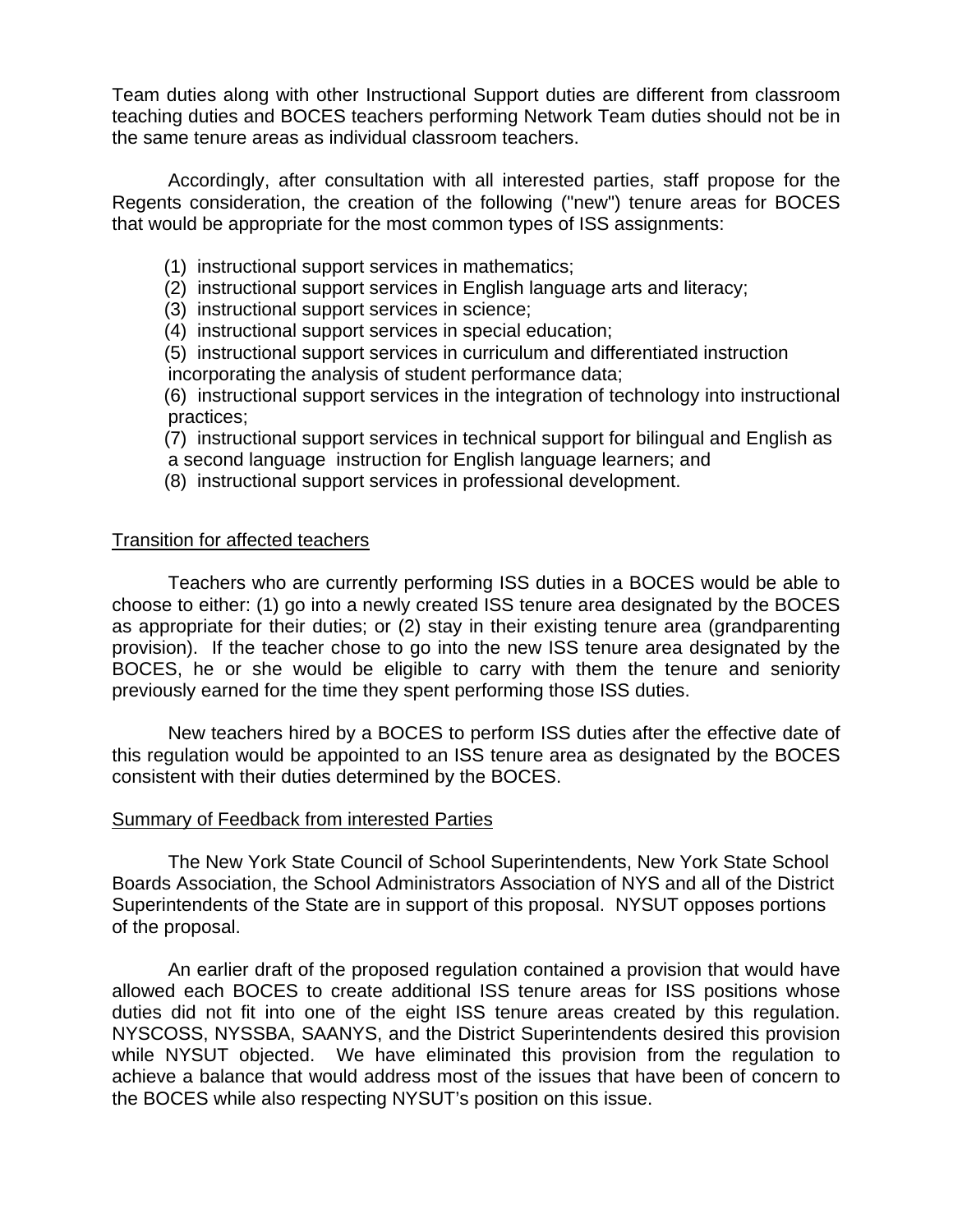All of the interested parties except NYSUT favor creating appropriate subject area ISS tenure areas in the BOCES to better reflect the nature of these Instructional Support Services positions in the BOCES setting. Specifically, NYSUT objects to the process utilized to solicit stakeholder participation in the development of this proposal, arguing that BOCES' problems with existing regulations are insufficiently documented. Additionally, it opposes some of the proposed ISS tenure areas, as they specify a subject area or fields of certification in which teachers performing ISS should earn seniority in their existing tenure area. It contends that "creation of these new specialized tenure areas that require the same certification as the current subject tenure areas encourages BOCES to avoid their legal obligation to ensure that the least senior educators be excessed first."

NYSUT does however concede "the need for tenure areas to cover the specialized areas for the Network teams and the integration of technology into instructional practices." It also indicates it does "accept the need for a professional development area."

 In addition, NYSUT has expressed the opinion that the time allowed (30 days) for a teacher to consent to go into one of the new ISS tenure areas or continue in their existing tenure area is not sufficient given the seriousness of the consequences of the decision.

District Superintendents, Superintendents, and School Boards assert that decisions on next school year's staffing must be made prior to the end of this school year. While they realize the time frames are tight, they believe 30 days is a reasonable time frame within which teachers can make a fully informed decision.

#### Recommendation

I recommend that the Regents take the following action:

VOTED: That subdivision (b) of section 30-1.2 of the Rules of the Board of Regents be amended; that subdivisions (c) and (d) of section 30-1.2 shall be renumbered to subdivisions (d) and (e), a new subdivision (c) be added, and renumbered subdivision (d) shall be amended and a new subdivision (e) shall be added to section 30-1.2 of the Rules of the Board of Regents; that subdivision (b) and (d) of section 30-1.9 of the Rules of the Board of Regents be amended; that section 80-1.7 of the Regulations of the Commissioner of Education be amended and that subdivision (a) of section 80-1.8 of the Regulations of the Commissioner of Education be amended, as submitted, effective May 20, 2011, as an emergency action upon a finding by the Board of Regents that such action is necessary for the preservation of the general welfare in order to allow a teacher employed by a BOCES to accrue tenure and seniority rights for the performance of instructional support services in one of the newly created tenure areas so that BOCES can make budgetary and employment decisions before the new school year.

#### Timetable for Implementation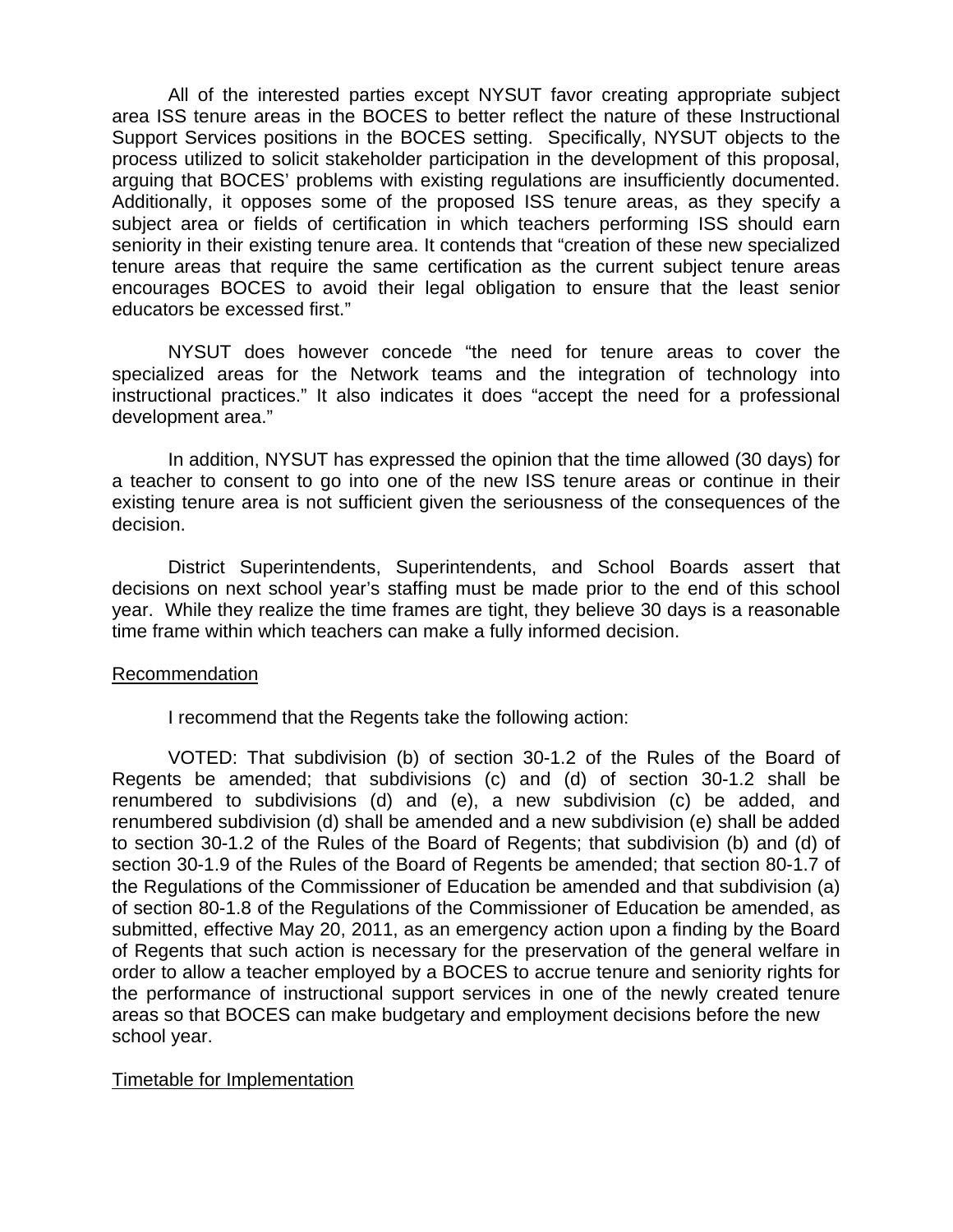The emergency adoption will take effect on May 20, 2011. It is anticipated that the proposed amendment will be presented for confirmation at the September 2011 Regents meeting. If adopted in September, the effective date of the permanent rule will be October 5, 2011.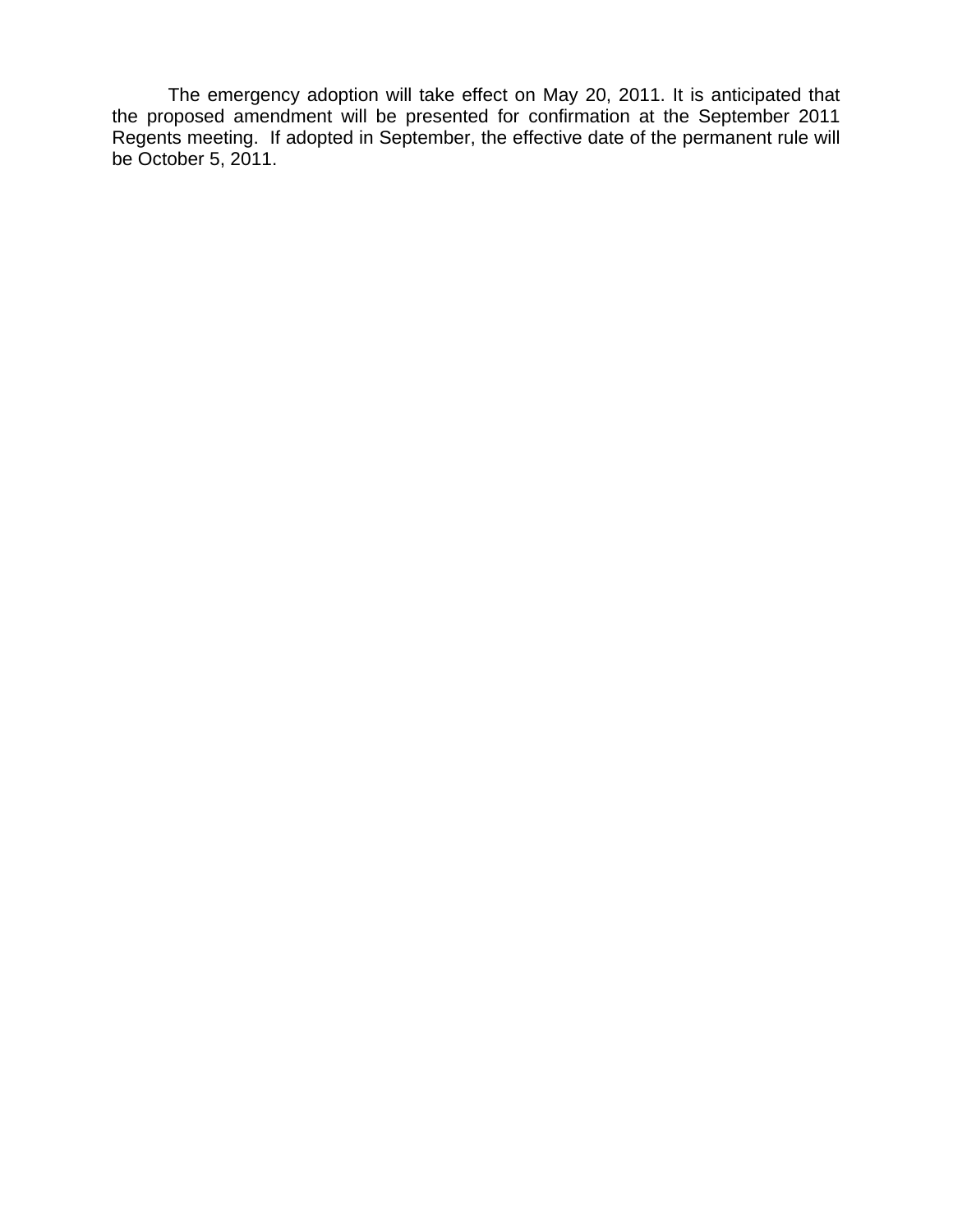## **INSTRUCTIONAL SUPPORT SERVICES – BOCES TENURE AREAS EXAMPLES OF PROBLEMS WITH CURRENT REGULATION**

## **BOCES 1**

## **Example:**

Based on declining district participation for 2011-2012, resulting in reduced need for actual classroom teaching positions, BOCES 1 could be abolishing up to 20 instructional positions across a variety of tenure areas. However, unless the May 2009 regulations are revised ASAP as currently proposed, in many cases it will not be classroom teachers who are excessed, but rather ISS staff with lower seniority in the affected tenure areas.

### **Assignment to ISS positions supporting RTTT**

Critical ISS staff will lose their jobs effective July 1, 2011 as a result of cuts in instructional programs. Most of those ISS staff are currently working to provide RTTT services to thirty two (32) school districts. Current classroom staff with higher seniority would have to be reassigned within their tenure areas in order to provide the ISS services that are still needed and are not being reduced.

In most cases, our classroom teachers (who excel in teaching students) are not fully prepared to provide the ISS services needed for Race to the Top Team support. BOCES 1 ability to provide adequate support to NYSED's reform agenda will be severely impacted. A team that districts count on to provide critical staff development in this time of great need, will have to be replaced with more senior classroom teachers who may not possess the requisite skills or expertise to meet the RTTT requirements, have experience in technology integration, or even have the desire to be staff development specialists. BOCES 1 reputation as a leader in providing ISS, staff development and RTTT support will be severely compromised.

#### **Example:**

In July of 2009, BOCES 1 ended its Pre-K program and abolished 4 positions in the Elementary Education tenure area. The Pre-K teachers whose positions were abolished were in most instances more senior than any of the ISS staff in that tenure area. As a result of the May 2009 regulations, BOCES 1 was forced to reassign one of the Pre-K teachers whose position was abolished, to an ISS position within that tenure area. This ISS position, in which the former Pre-K teacher was deemed to have tenure, required her to provide sophisticated technology integration to schools; a skill set the teacher did not have.

In addition to the risk of damaging BOCES' reputation as a provider of professional development, by application of the May 2009 regulations, the former Pre-K teacher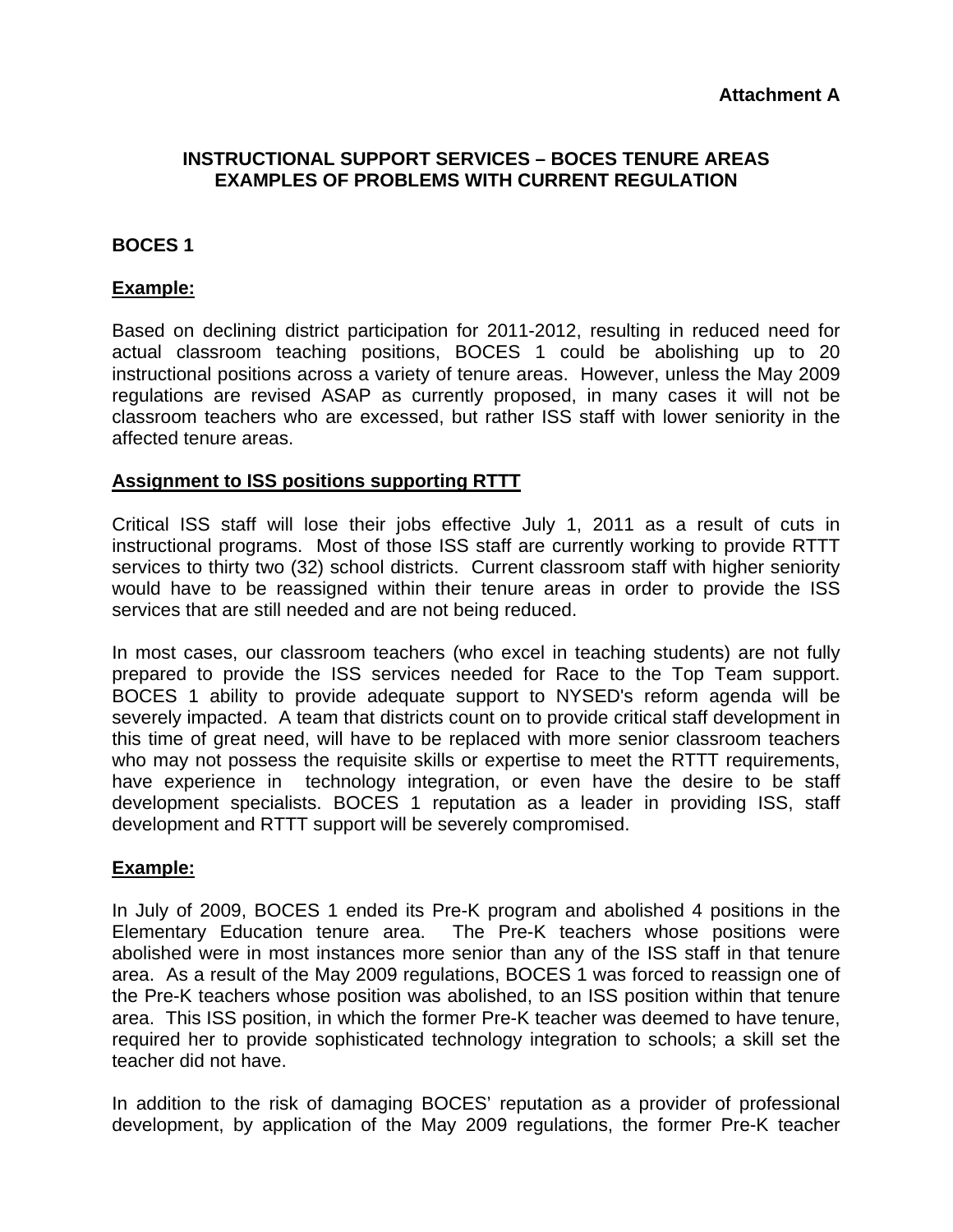risked receiving poor evaluations (and facing potential termination through §3020-a) in an ISS position for which she was not adequately qualified or prepared.

## **BOCES 2**

• An Instructional Technology Specialist (ITS) was certified in science. This employee had been an ITS with us for about 8 years and had never classroom taught with us. We had to excess his ITS position, which means he had bumping rights back to a science position, which means he ended up classroom teaching. So the practical effect of the current regulation is that someone may wind up classroom teaching though they have no experience doing so.

# **BOCES 3**

 The BOCES employed an elementary teacher in the elementary tenure area to work in a special program that involved challenging young children. The program was abolished and she was more senior than one of the Instructional Specialists who was also in an elementary tenure and would have been displaced by the teacher. The teacher who had more seniority was very well suited for teaching in the special program but was too inexperienced to be an Instructional Specialist. In fact she did not meet the requirement of Part 80-5.21 for appointment or assignment to perform instructional support. Fortunately, the BOCES was able to get her placed in one of the component school districts in a position that was appropriate. However, had the vacancy not occurred she would have displaced the Instructional Specialist and that would have been unfortunate because she was not prepared to perform the work.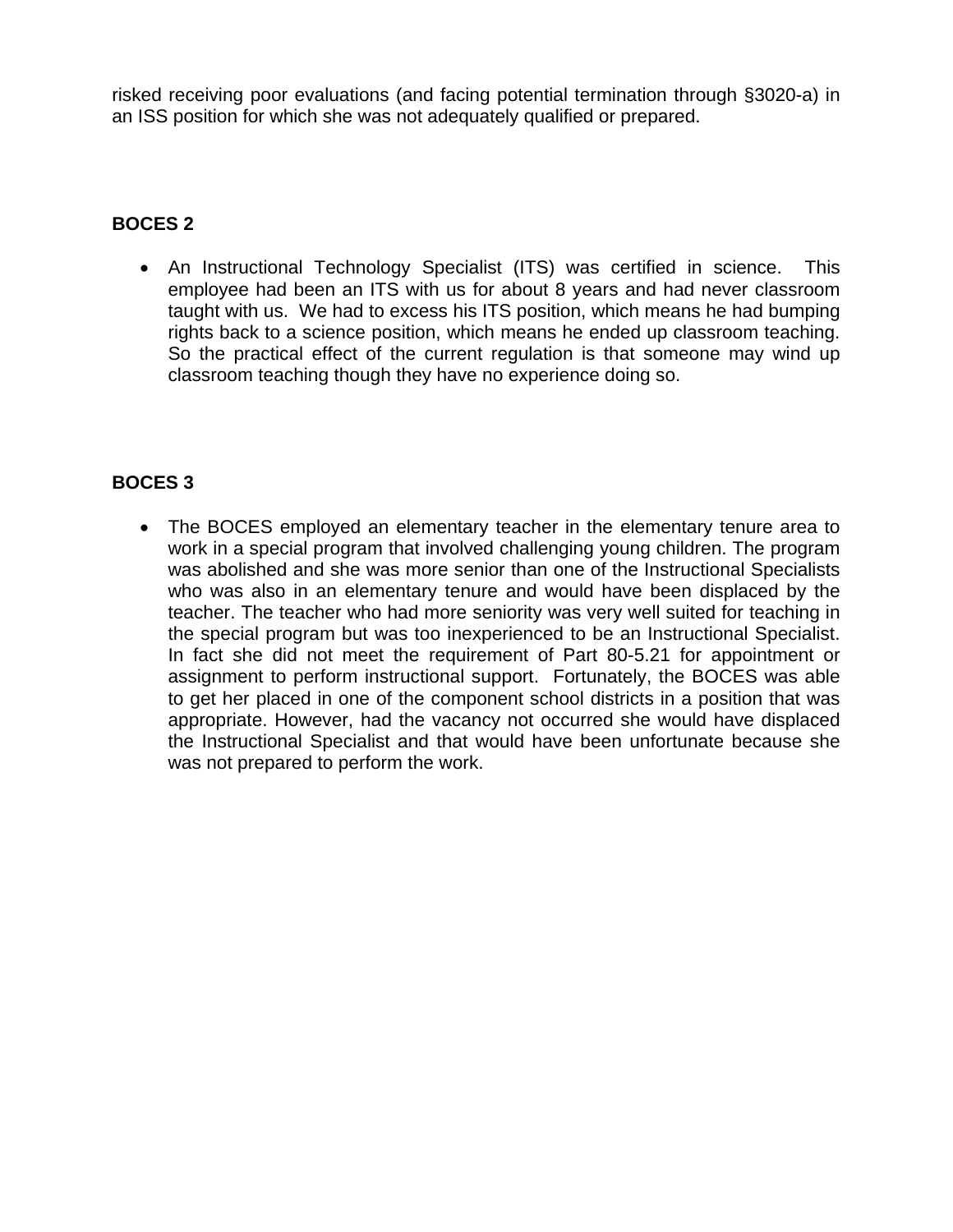## **BOCES 4**

## **Without changes in this regulation, the following situation will occur in 2011-12:**

## **Example:**

- The Instructional Programs area of our organization needs to eliminate two teachers, whose certification is in Literacy. Because the two least senior teachers certified in literacy are ISS/professional development specialists, these two staff will lose their positions.
	- o The BOCES has invested several years and much cost in training these highly skilled professional developers. The teachers, whose positions are being eliminated, while certified, lack the qualifications to provide the professional development.

POTENTIAL IMPACT: The BOCES has a total staff of Literacy Professional Developers of 3.5. Elimination of two positions is HUGE.

## **Example:**

OTHER AT RISK POSITIONS for 2011-12:

• Model Schools/ Instructional Technology If enrollment continues to decline, our BOCES may need to reduce music staff even further.

The next person on the seniority list as a music teacher is an outstanding professional development expert in educational technology. Music teachers whose work has been to support teachers in the instructional programs lack the training in educational technology to support Model Schools program.

We currently have 2.5 professional development staff in the Model Schools Program.

Losing one highly qualified staff has profound impact.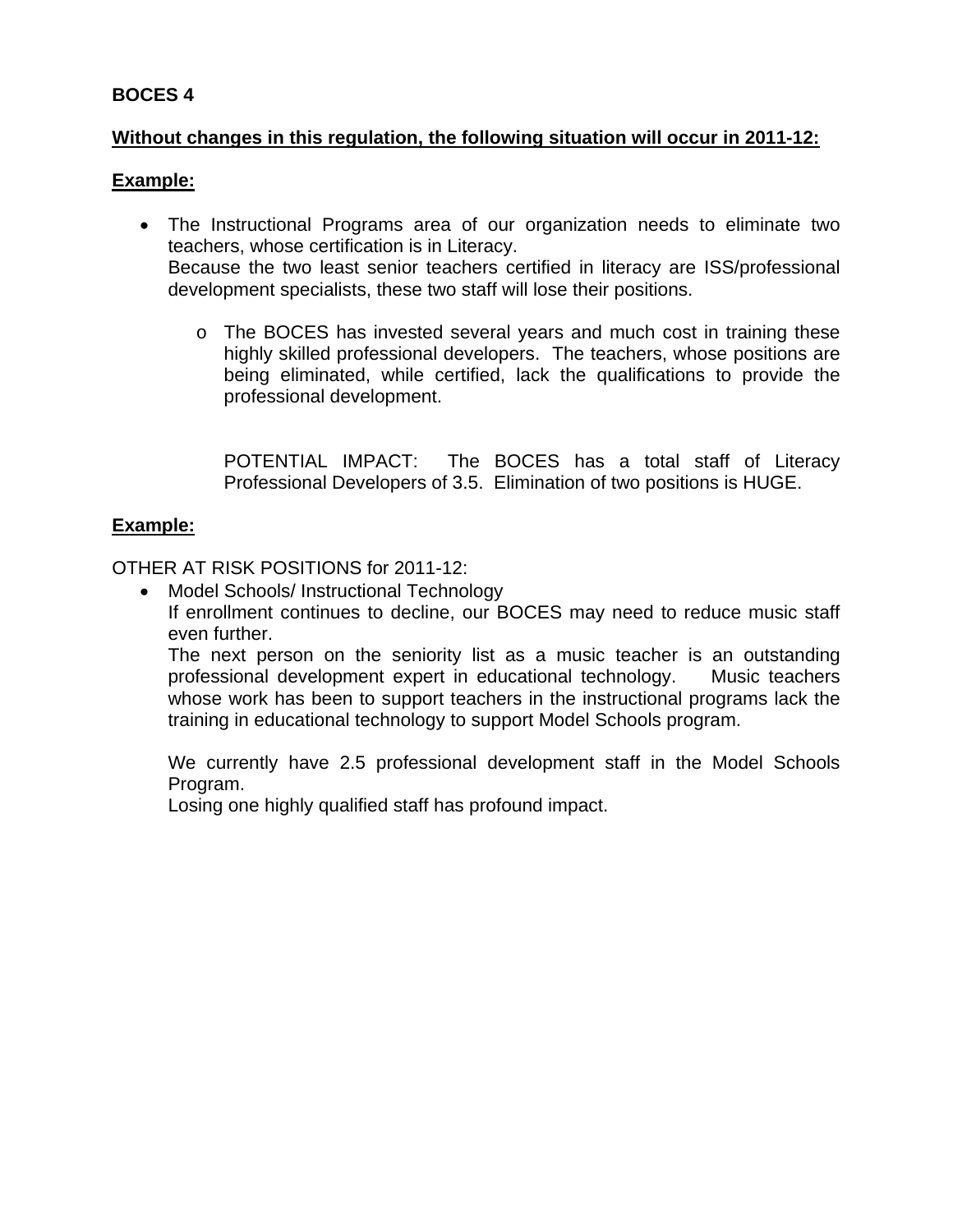## **BOCES 5**

## **Example:**

In the area of Instructional Technology Integration Services, beginning 12 years ago, we hired two teacher trainers, one in the Elementary tenure area and one in the Technology Tenure area. Their job duties consist of providing teacher workshops at our sites and in districts, and training teachers through a team approach, directly in the classroom. In 2010, the well respected, seasoned veteran trainer in the Elementary area was laid off after 12 years of service as a result of a decline in our Gifted and Talented Program. The more senior classroom teacher in the Elementary area assigned to Gifted and Talented had rights to replace the less senior teacher trainer. The more senior teacher clearly had no training or expertise as a technology integration teacher trainer and subsequently felt compelled to retire rather than to fail at an assignment for which she was not qualified. This situation brought to our attention, through discussions with our districts in the service areas affected, the possibility that two teaching staff would lose their positions:

- a. the first due to the more senior classroom teacher replacing the least senior teacher trainer and
- b. the second due to districts' dissatisfaction with a replacement teacher trainer who lacked expertise and was clearly unqualified to provide quality service, resulting in districts withdrawing from the service, and teachers in those districts going without expert assistance.

## **Example:**

In the Special Education tenure area, we have one certified Special Education teacher, who has spent her entire career of 25 years as a transition coordinator for students aging out, having never spent a day in a classroom. In 2010, there was no longer the need for a full time transition coordinator position and this teacher was not prepared to be placed in a classroom.

## **BOCES 6**

 This year the BOCES has an experienced Technology Integration Specialist with a Reading Certification and therefore in the remedial reading tenure area. This technology integration specialist may be bumped by a reading teacher with very limited experience with technology and no experience with being a professional developer.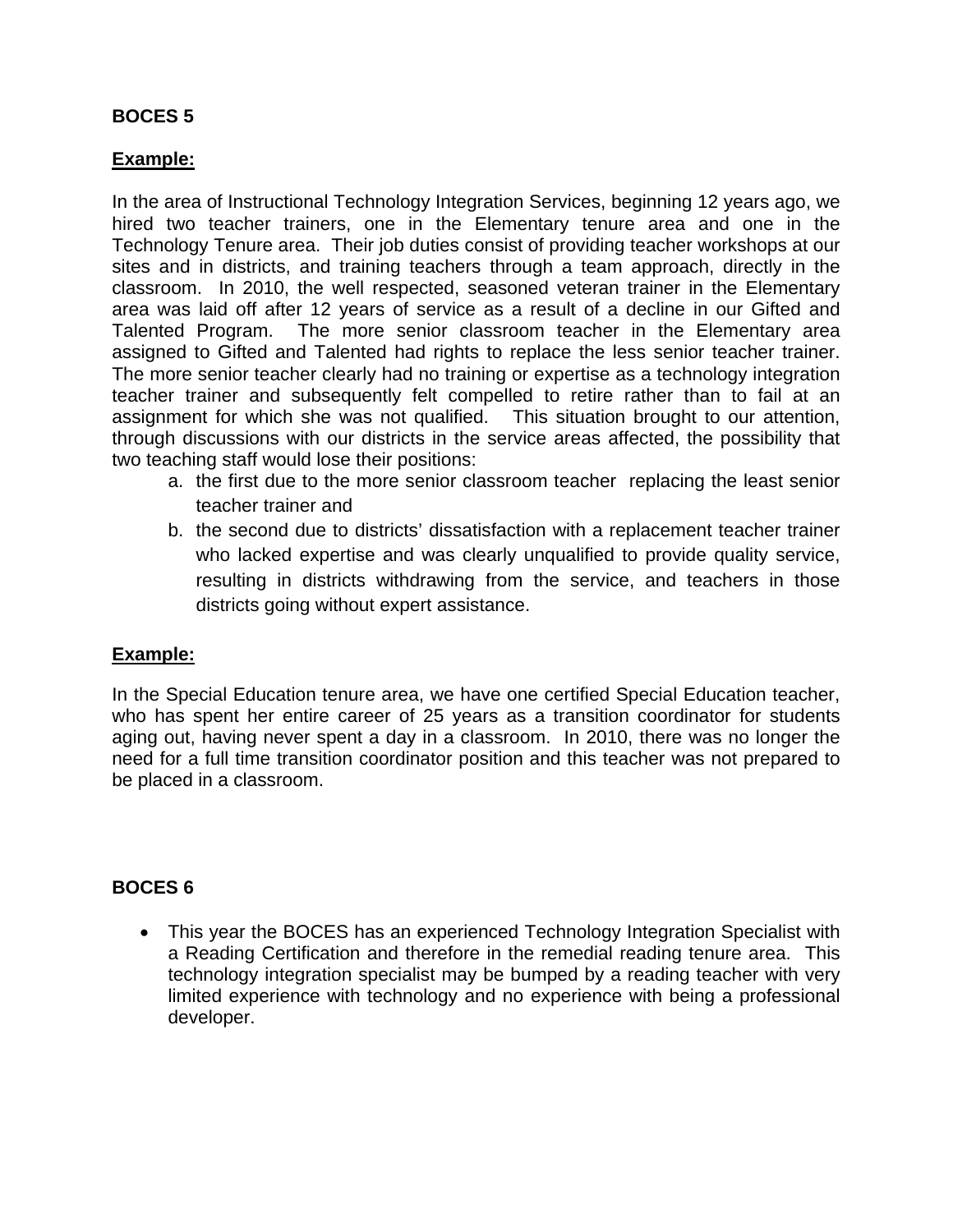#### STATEMENT OF FACTS AND CIRCUMSTANCES WHICH NECESSITATE

#### EMERGENCY ACTION

The purpose of the proposed amendment is to create new tenure areas for teachers performing instructional support services in a BOCES. The Board of Regents promulgated regulations in 2009 to permit teachers employed in instructional support service positions in BOCES and school districts to continue in their existing teacher tenure area or if newly hired, to receive tenure and seniority rights in a tenure area for which they are properly certified.

The Department has now had two years of experience under these 2009 regulations, where many reductions in force have been necessary. The BOCES have experienced many operational problems when teachers hired for their skills in an area of instructional support are bumping a teacher assigned to a classroom. In certain situations the problem is bumping in the reverse direction (from the classroom to instructional support services). These bumping actions have placed teachers into assignments for which they are not prepared. This has resulted in a proposal to create new tenure areas in BOCES to reflect the different nature of instructional support services in a BOCES setting and to adequately provide for instructional support positions on the network teams that many BOCES will provide for component districts to support the Department's Race to the Top Application.

 The proposed amendment establishes additional ("new") tenure areas for BOCES that would be appropriate for the most common types of ISS assignments:

(1) instructional support services in mathematics;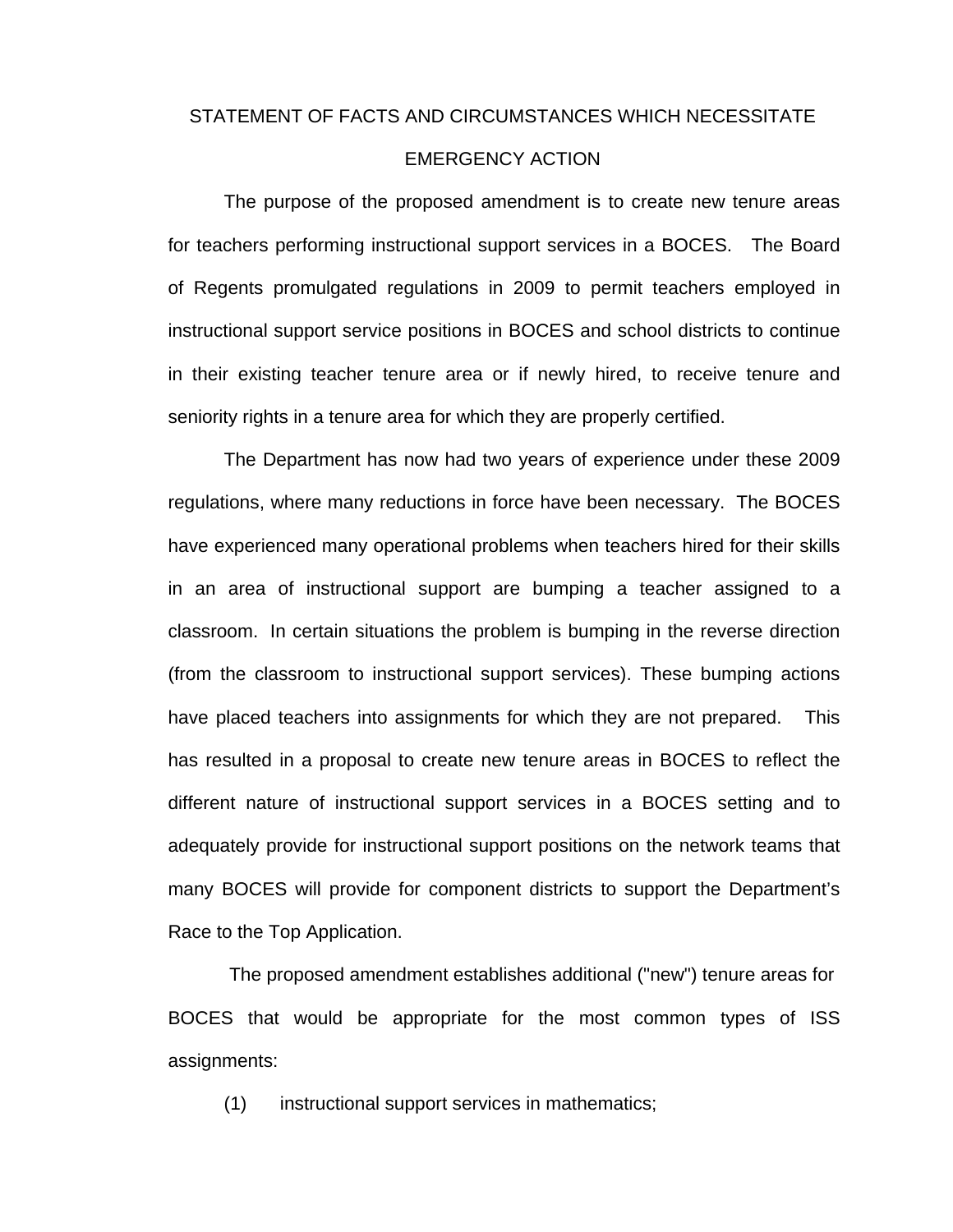- (2) instructional support services in english language arts and literacy;
- (3) instructional support services in science;
- (4) instructional support services in special education;

(5) instructional support services in curriculum and differentiated instruction, incorporating the analysis of student performance data;

(6) instructional support services in the integration of technology into instructional practices;

(7) instructional support services in technical support for bilingual and English as a second language instruction for English language learners; and

(8) instructional support services in professional development.

The recommended action is proposed as an emergency measure given the current budget difficulties faced by BOCES in New York State and the possibility of impending lay-offs, it is critical that teachers currently serving in instructional support positions have appropriate tenure protection and that their accrued seniority rights be protected.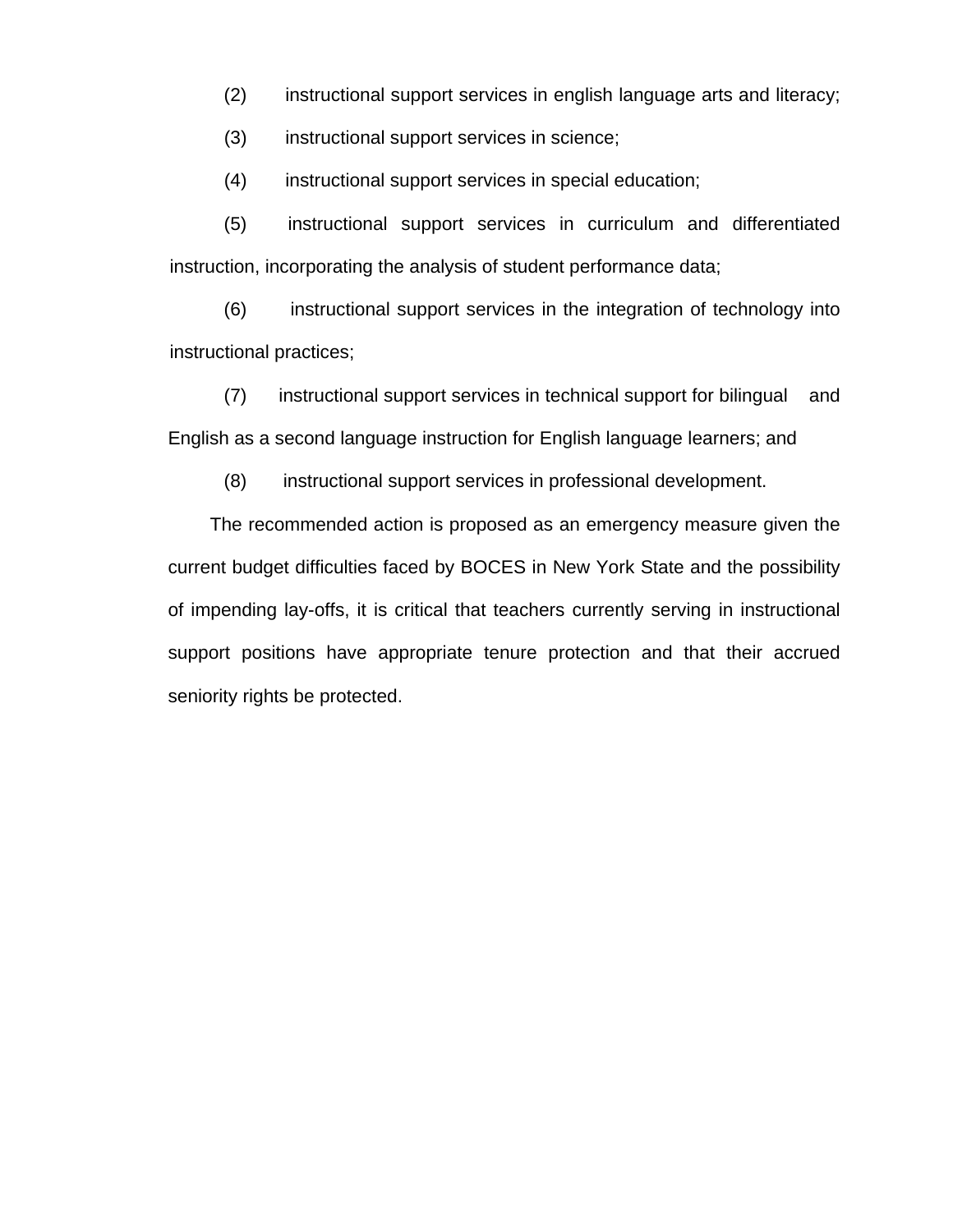# AMENDMENT OF THE RULES OF THE BOARD OF REGENTS AND THE REGULATIONS OF THE COMMISSIONER OF EDUCATION

Pursuant to section 207 of the Education Law.

1. Subdivision (b) of section 30-1.2 of the Rules of the Board of Regents shall be amended, effective May 20, 2011, to read as follows:

(b) [The] Except as otherwise provided in subdivision (c) of this section, the provisions of this Subpart shall apply to a professional educator appointed by a board of education or board of cooperative educational services for the performance of duties in instructional support services, as defined in subdivision (j) of section 30-1.1 of this Subpart, on or after August 1, 1975 as follows:

 $(1)$  . . . .

 $(2)$  . . . .

 $(3)$  . . .

 $(4)$  . . .

 $(5)$  . . .

2. Subdivisions (c) and (d) of section 30-1.2 of the Rules of the Board of Regents shall be renumbered to subdivisions (d) and (e) of section 30-1.2, respectively, effective May 20, 2011.

 3. A new subdivision (c) shall be added to section 30-1.2 of the Rules of the Board of Regents, effective May 20, 2011, to read as follows:

(c) The provisions of this Subpart shall apply to a professional educator employed by a board of cooperative educational services to devote a substantial portion of his time to the provision of instructional support services on or after May 20, 2011 as follows: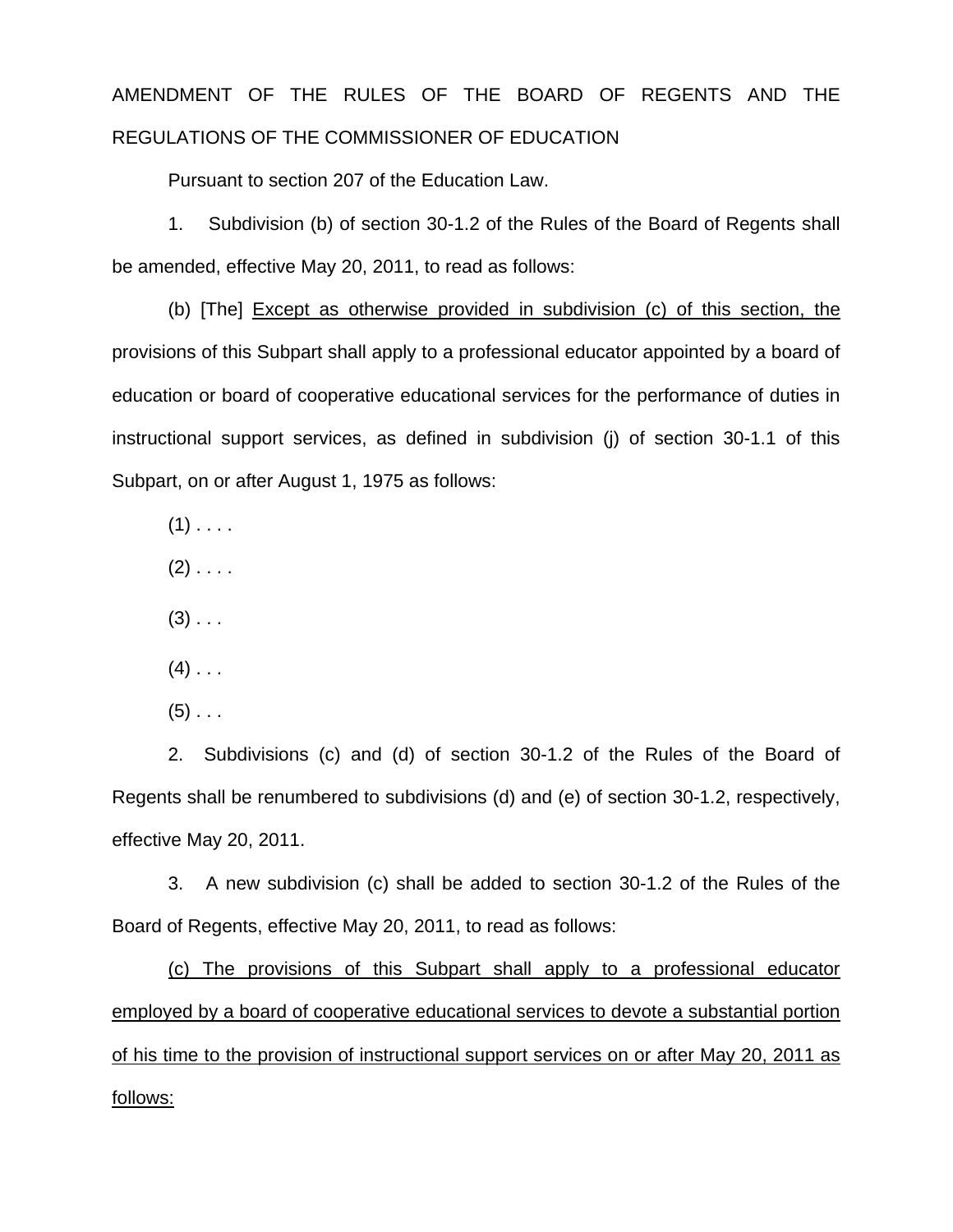(1) A professional educator employed by a board of cooperative educational services to devote a substantial portion of his time to the provision of instructional support services on May 20, 2011, who was previously appointed by the board to tenure or a probationary period in a tenure area identified in this Subpart shall either:

(a) continue to receive credit toward tenure and/or accrue tenure and seniority rights in his previous tenure area from the initial date of his assignment and continue to receive tenure and/or seniority rights in his previous tenure area while assigned to devote a substantial portion of his time to the provision of instructional support services; or

(b) if the professional educator provides knowing consent to the board of cooperative educational services to change his tenure area pursuant to section 30-1.9 of this Subpart by June 20, 2011, he may receive credit toward tenure and/or accrue tenure and seniority rights in one of the special subject tenure areas of instructional support services established in section 30-1.8 of this Subpart, from the date of his initial assignment to a position where he devoted a substantial portion of his time to the provision of such instructional support services and he shall continue to receive tenure and seniority rights in that tenure area while assigned to a position where he devotes a substantial portion of his time to the provision of instructional support services appropriate for such tenure area.

(2) Any board of cooperative educational services that appoints or assigns a professional educator on or after May 20, 2011 to devote a substantial portion of his time to the provision of instructional support services shall make probationary appointments and appointments on tenure in accordance with subdivision (e) of section 30-1.8 of this Subpart.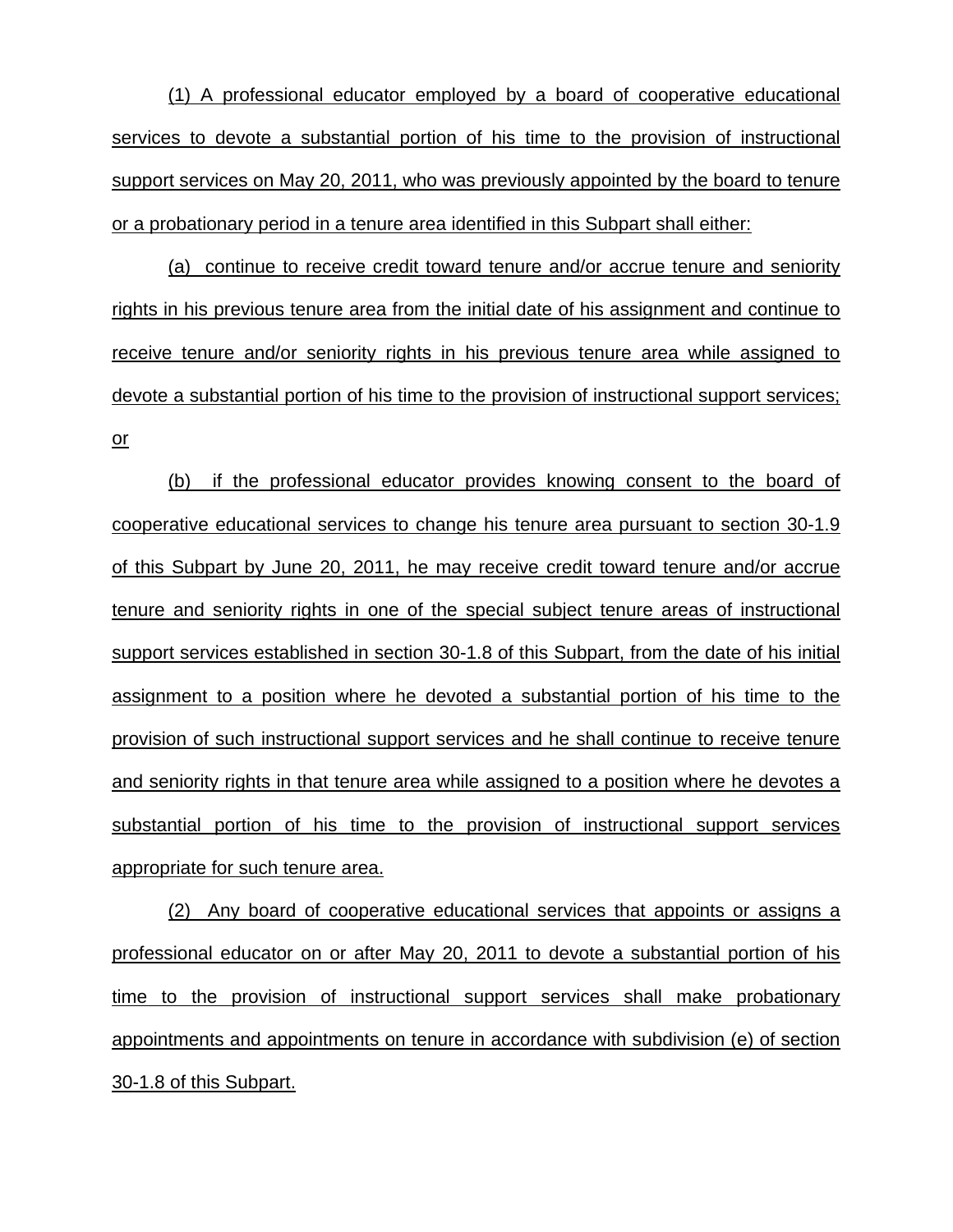(3) Any board of cooperative educational services that appoints a professional educator on or after May 20, 2011 to devote a substantial portion of his time to instructional support services as a result of a board of cooperative educational services taking over a program formerly operated by a school district or a county vocational education and extension board pursuant to section 3014-a of the Education Law, shall credit the professional educator with tenure and seniority rights in the special subject tenure area for instructional support services established in subdivision (e) of section 30-1.8 of this Subpart from the initial date of his assignment to the performance of instructional support services in the school district or county vocational education and extension board and shall continue to credit the professional educator with tenure and/or seniority rights in such tenure area while he is assigned to devote a substantial portion of his time to the performance of instructional support services in such tenure area at the board of cooperative educational services.

(4) Any board of education that appoints a professional educator on or after May 20, 2011 to devote a substantial portion of his time to instructional support services as a result of a school district taking over a program formerly operated by a board of cooperative educational services pursuant to section 3014-b, where the professional educator is serving in an instructional support services tenure area pursuant to subdivision of section 30-1.8 of the rules of the Board of Regents, shall credit the professional educator with tenure and seniority rights in a tenure area for which he holds the proper certification as described in Section 30-1.9(b) of this subpart, from the initial date of his assignment to the performance of instructional support services in the board of cooperative educational services and shall continue to credit such professional educator with tenure and/or seniority rights in such tenure area while he is assigned to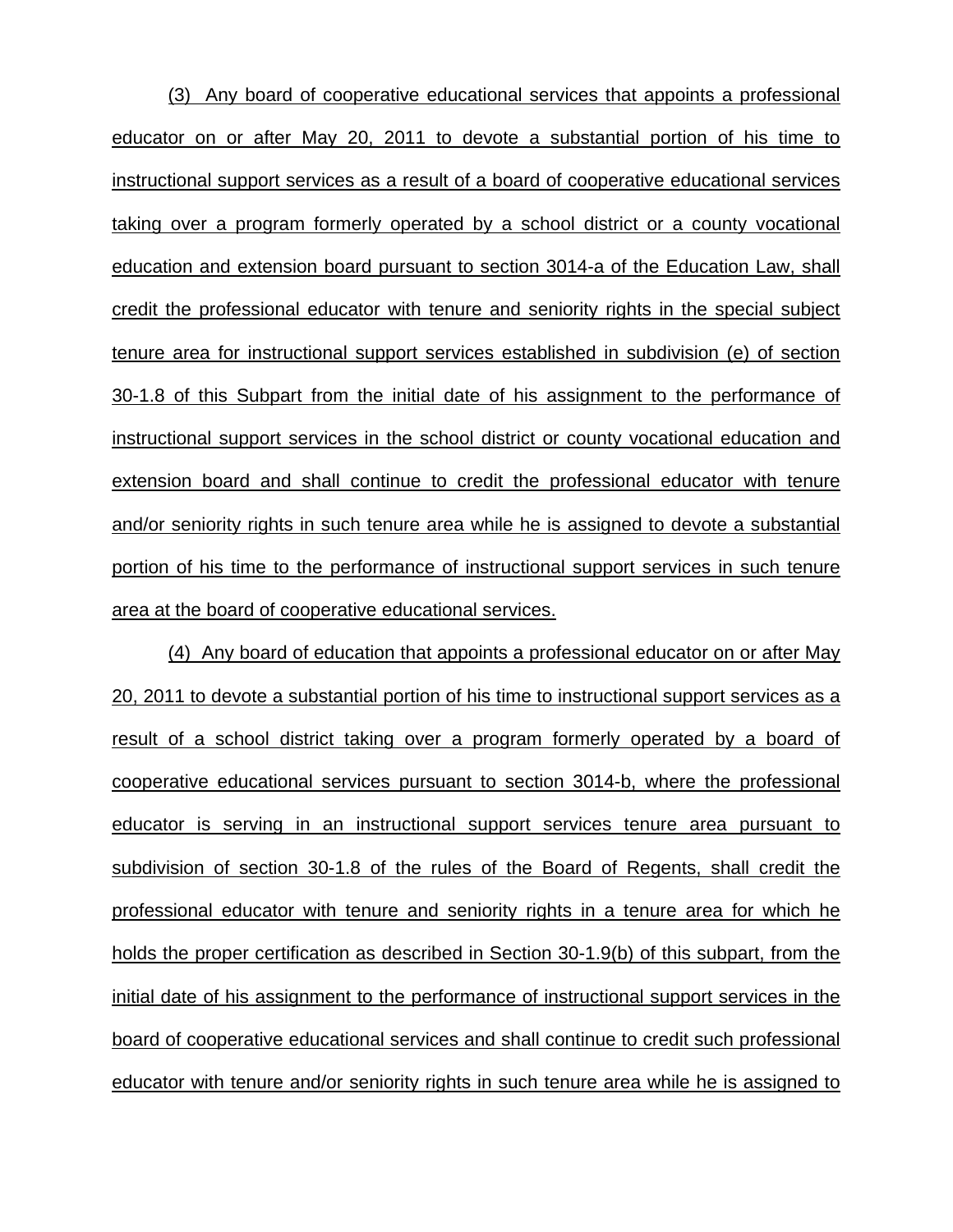devote a substantial portion of his time to the performance of instructional support services provided that he holds the proper certification for such tenure area.

4. Renumbered subdivision (d) of section 30-1.2 of the Rules of the Board of Regents shall be amended, effective April 12, 2011, to read as follows:

(d) Except as otherwise provided in subdivisions (b) and (c) of this section, each board of education or board of cooperative educational services shall on and after the effective date of this Subpart make probationary appointments and appointments on tenure in accordance with the provisions of this Subpart.

5. A new subdivision (e) shall be added to section 30-1.8 of the Rules of the Board of Regents, effective May 20, 2011, to read as follows:

(e) A professional educator employed by a board of cooperative educational services to devote a substantial portion of his time to the provision of instructional support services in one of the following areas shall be deemed to serve in one of the following special subject tenure areas encompassing the duties of such subject:

(1) instructional support services in mathematics;

(2) instructional support services in English language arts and literacy;

(3) instructional support services in science;

(4) instructional support services in special education;

 (5) instructional support services in curriculum and differentiated instruction, incorporating the analysis of student performance data;

 (6) instructional support services in the integration of technology into instructional practices;

 (7) instructional support services in technical support for bilingual and English as a second language instruction for English language learners; and

(8) instructional support services in professional development.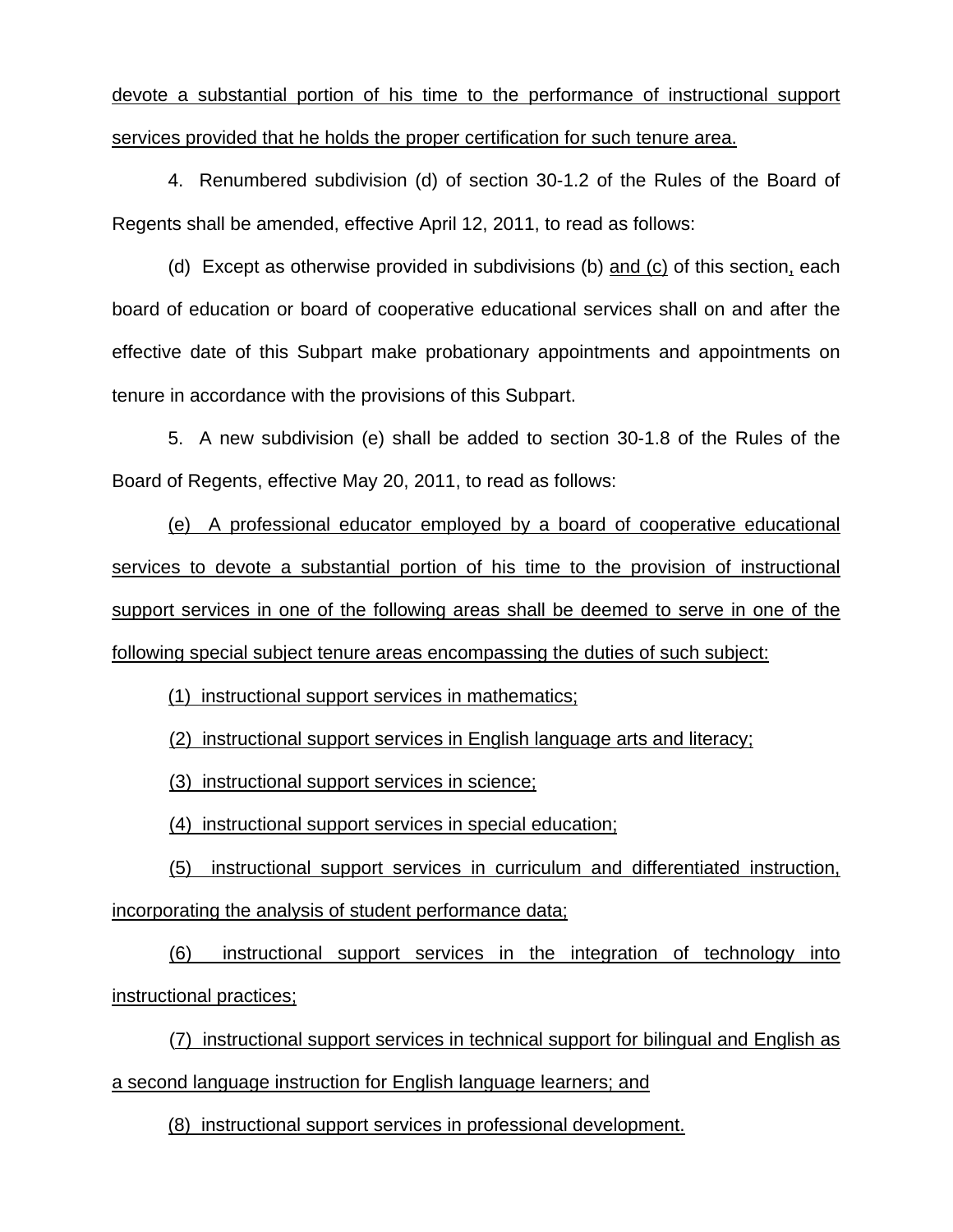6. Subdivision (b) of section 30-1.9 of the Rules of the Board of Regents shall be amended, effective May 20, 2011, to read as follows:

(b) Except as otherwise provided in subdivision (b) of section 30-1.2 of this Subpart, a board of education [or a board of cooperative educational services] shall appoint and assign a professional educator in such a manner that he shall devote a substantial portion of his time in at least one designated tenure area except that a professional educator appointed or assigned on or after May 1, 2009 to duties described in either paragraph (1) or (2) of this subdivision, shall be appointed to a tenure area for which he holds the proper certification.

(1) A professional educator appointed or assigned to devote a substantial portion of his time to the performance of duties in instructional support services; or

(2) A professional educator appointed or assigned to devote a substantial portion of his time to a combination of duties in instructional support services and time in at least one designated tenure area identified in this Subpart.

7. Subdivision (d) in section 30-1.9 of the Rules of the Board of Regents, is amended, effective May 20, 2011, to read as follows:

 (d) If a professional educator possesses certification appropriate to more than a single tenure area and the board of education or board of cooperative educational services proposes at the time of initial appointment to assign such individual in such a manner that he will devote a substantial portion of his time during each of the school years constituting the probationary period in more than one of the tenure areas established by this Subpart, the board shall in its resolution of appointment designate such tenure area and shall thereafter separately confer or deny tenure to such individual in the manner prescribed by statute in each designated tenure area, except that individuals accruing tenure and/or seniority rights in their previous tenure area for the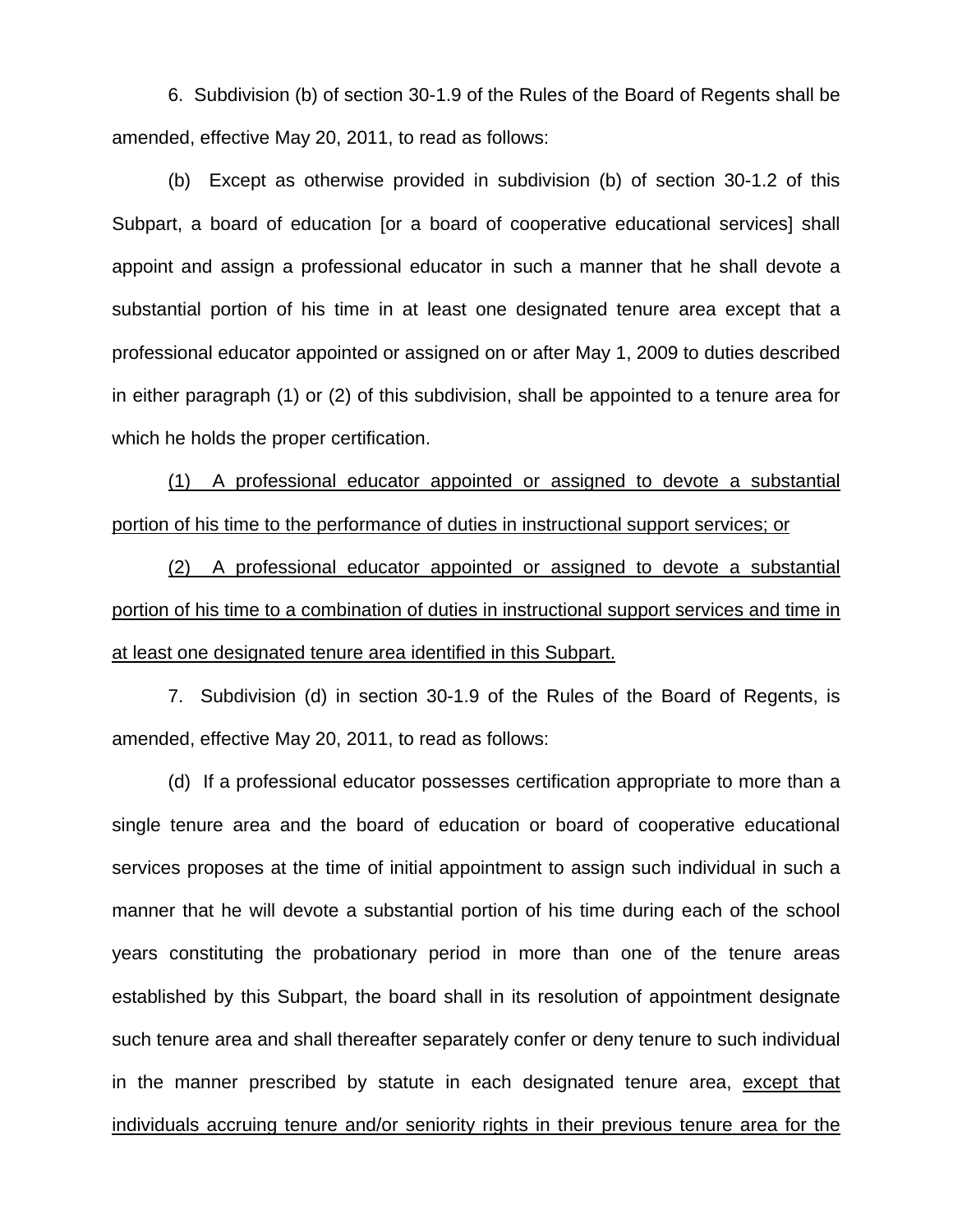performance of duties in instructional support services as provided for in subparagraph (a) of paragraph (1) of subdivision (c) of section 30-1.2 of this Subpart shall only accrue tenure and/or seniority rights in their previous tenure area and not in one of the instructional support service tenure areas prescribed in subdivision (e) of section 30-1.8 of this Subpart.

 8. Section 80-1.7 of the Regulations of the Commissioner of Education is amended, effective May 20, 2011, to read as follows:

Section 80-1.7 Renewal of a provisional certificate

 $(a)$ ...

 (1) [By] Except as otherwise provided by subdivision (c) of this section, by application to the commissioner by the holder of the certificate, the commissioner may renew an expired provisional certificate in the administrative and supervisory service or the pupil personnel service on one occasion only for a period of five years from the date the renewed provisional certificate is issued, provided that the candidate has met all requirements for the permanent certificate in the certificate title of the provisional certificate, except the experience requirement. The requirements of this paragraph shall not apply to the renewal of a provisional certificate in the title school counselor. The requirements of paragraph (2) of this subdivision shall apply to the renewal of a provisional certificate in the title school counselor.

 $(2)$  . . . .

 $(b)$  . . .

 (c) The commissioner shall not renew a provisional certificate in the classroom teaching service. The commissioner shall not accept an application for the renewal of a provisional School Administrator and Supervisor certificate [in the administrative and supervisory service] submitted to the commissioner after September 1, 2007 unless the